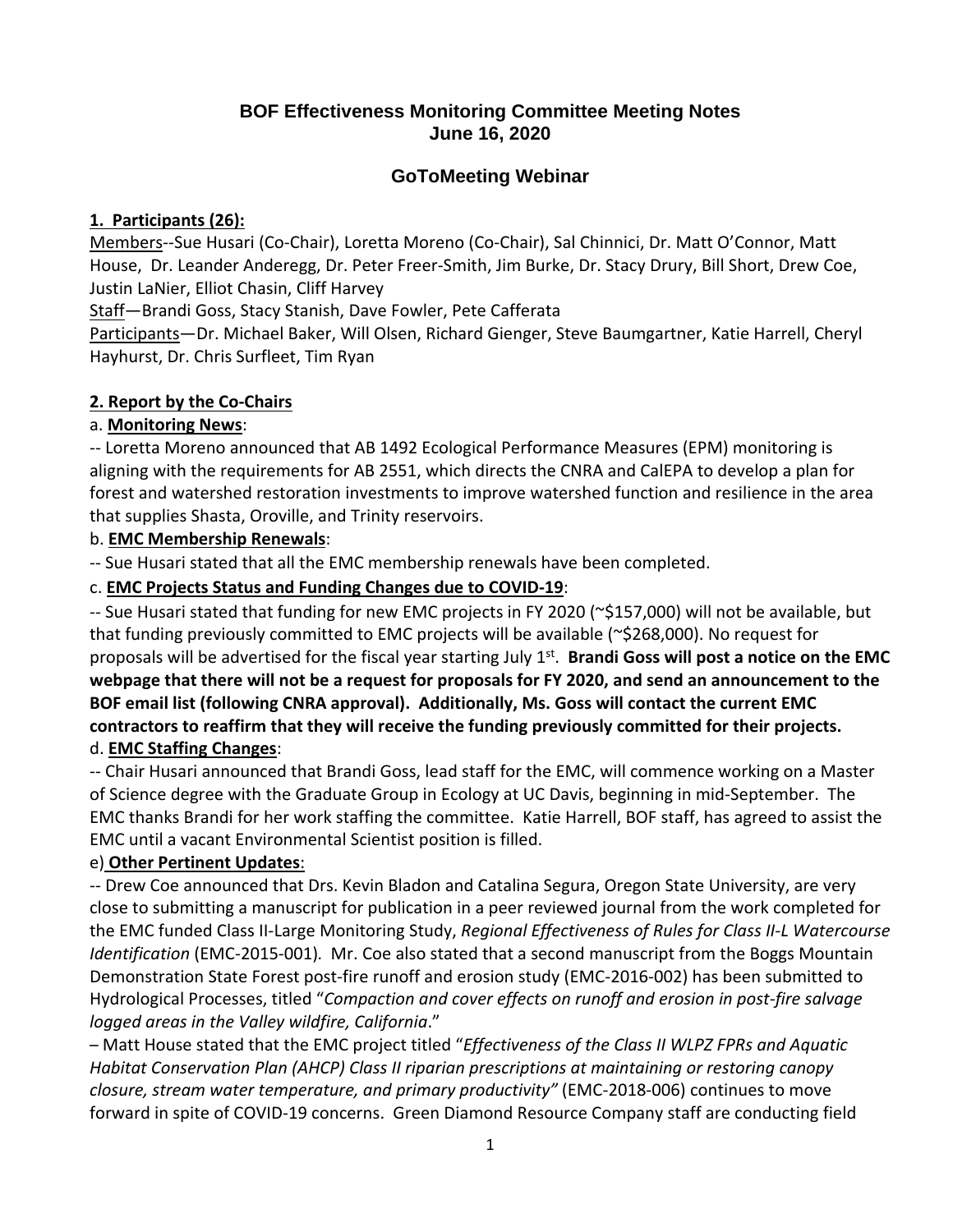work when OSU graduate students are not available. Pre‐harvest data were collected in 2019 and timber harvesting is occurring this year.

  ‐‐ Brandi Goss reports that EMC 2019‐002 (*Treatment Longevity for Fuel Reduction Projects*); EMC 2019‐  005 (*Sediment Monitoring and Fish Habitat‐‐with Accelerated Wood Recruitment*); and EMC 2019‐003  (*Fuel treatments and Hydrologic Implications in the Sierra Nevada*) are in the final stages of contract approval by CAL FIRE's Business Services Office.

### **3. Presentation from Dr. Chris Surfleet on Project Progress**

 Dr. Chris Surfleet, Cal Poly San Luis Obispo, provided PowerPoint presentations on (1) a CAL FIRE contract  titled *"Evaluation of Hydrologic and Water Quality Changes Associated with Differing Silvicultural* Treatments, Road Practices, and Riparian Buffer Strip Design Implemented under the California Forest Practice Rules using the Distributed Hydrology Soil Vegetation Model (DHSVM) at the Caspar Creek  *Experimental Watersheds,"* and (2) *EMC‐2018‐003‐‐Alternative Meadow Restoration.*

 The DHSVM project is part of a suite of 11 studies being conducted as the Phase III Experiment at the Caspar Creek Experimental Watersheds.<sup>1</sup> This study was split into two components - (1) modeling forest road scenarios and impacts of suspended sediment, and (2) modeling streamside buffers and harvest on stream temperatures. The forest road study included a field component, with 16 road flumes installed during the winter of 2018‐19. Six of the flumes were outfitted with automated equipment to measure runoff, turbidity, and suspended sediment concentration (SSC), while the other 10 measured runoff with simple crest stage gages. Turbidity and stage were also measured above and below two watercourse crossings. Data were collected on 22 road runoff events at the outlets of road drainage structures (e.g., rolling dips, waterbars). The best regression models to predict sediment yields used storm peak flow, turbidity, and either road surface type or cutslope cover. Road dimensions (length, width, area, slope) did not improve the models. Rocked road segments produced 0.01-0.85 kg/m<sup>2</sup>/yr, vs. native surface roads at 17.8-41.0 kg/m<sup>2</sup>/yr. Barrett et al. (2012) measured similar sediment values for rocked roads in the Caspar Creek watershed, but much lower values for older, less trafficked native surfaced roads elsewhere on Jackson Demonstration State Forest.

 The DHSVM model was used to make extrapolations using the field road data to the larger South Fork Caspar Creek watershed (SFC). DHSVM was calibrated to SFC streamflow with Monte Carlo simulations (10,000) for hydrologic years 2015‐2018. A range of precipitation multipliers (0.7‐1.1) and soil hydraulic parameters were used to obtain reasonable model outputs. DHSVM includes a road modeling component, and calibration was based on trial and error adjustments of road length, width, infiltration rate, and cutslope height. Five sets of road forest practice rules (FPRs) and road network scenarios were modeled: existing road FPRs with the 2018 road network, and with the 1960s-early 1970s road network; Pre‐2010 road FPRs with the 2018 road network, and the 1960s‐early 1970s road network; and pre‐ modern FPRs with the 1960s‐early 1970s road network. Average road segment length and percentage of road length within 200 feet of a watercourse varied greatly with these scenarios. Regression equations were generated to predict suspended sediment load based on simulated peak flows (low, moderate, and high) for both the SFC watershed and the small headwater Ziemer tributary.

<sup>&</sup>lt;sup>1</sup> The Phase III Experiment amended study plan for the South Fork of Caspar Creek is posted at: https://www.fs.fed.us/psw/topics/water/caspar/documents/CasparCreekStudyPlanAddendum\_20180228.pdf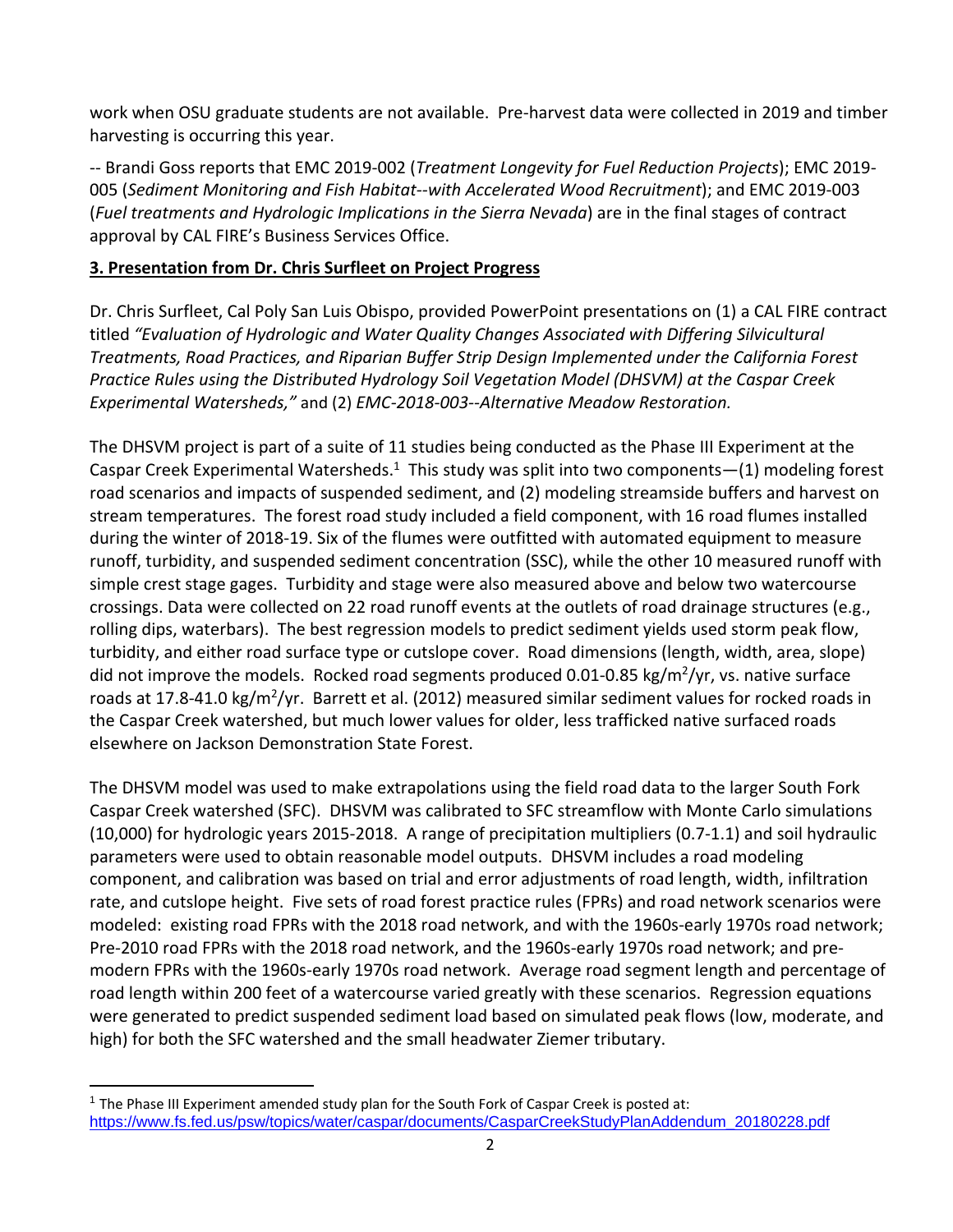Modeling results showed that the modern road network placed on the upper slopes and ridges of the SFC, with few watercourse crossings and implemented with the current FPRs, was very effective in reducing peak flows and suspended sediment inputs. Estimates of suspended sediment load and peak flows increased as the different road scenarios that had longer spacing between road drainage structures were simulated. The modeling results indicate that hydrological disconnection of road networks, as required in the current FPRs, will decrease impacts on suspended sediment loads and peak flows. However, even with attempts at hydrologic disconnection, a road network with a high proportion of streamside roads was found to still significantly contribute to cumulative watershed effects. Dr. Surfleet has submitted a draft report on this project that is currently under review by CAL FIRE and USFS PSW staff. A second draft is expected to be available in July.

 The second part of Dr. Surfleet's DHSVM modeling presentation was based on Julie Ridgeway's  completed MS thesis titled "*An Analysis of Changes in Stream Temperature due to Forest Harvest Practices using DHSVM‐RBM*" (https://digitalcommons.calpoly.edu/theses/2093/). DHSVM was used for the hydrology inputs in SFC, while the River Basin Model (RBM) was used to route heat through the watershed to estimate water temperature changes. RBM allows long and shortwave solar radiation to be modified by topography and vegetation along stream channels, producing an estimate of the percentage of channel exposure to solar radiation input. Historic data were used to calibrate DHSVM and RBM to measured stream temperatures in SFC. The models were calibrated for climate inputs from 2011‐13 and validated with data from 2014‐16. Modeling scenarios evaluated were (1) varying percentages of WLPZ canopy cover, (2) the 2018‐2019 SFC Phase III forest harvest, (3) an experimental design removing riparian vegetation along 300‐yard stream reaches, (4) clearcutting the entire watershed, and (5) old‐ growth watershed conditions. A primary limitation for this study was the inability to differentiate between inner, outer and core riparian zones required by the ASP FPRs. This required simplification of the true design of WLPZs used in the FPRs and limited the ability of the model to analyze the current FPRs. Changes in Maximum Weekly Maximum Temperature (MWMT) and Maximum Weekly Average Temperature (MWAT) values were modeled.

 Modeling results showed that substantial changes in stream temperatures only occurred when buffer strip canopy was reduced to 25 and 0% retention levels. Larger increases in MWMT, compared to MWAT values, were seen across all scenarios. The 2018‐2019 Phase III Experiment harvest showed very small temperature impacts, with average increases in MWAT and MWMT values of 0.1°C and 0.3°C, respectively. The RBM was found to do a poor job of routing heated water downstream, so temperature changes associated with the 300‐yard riparian conversion reaches were not reliable. Clearcutting the entire SFC watershed produced less of an effect than simulations clearing only the riparian area, suggesting that decreases in evapotranspiration and increases in water yield could mitigate stream temperature increases. Additional sensitivity analyses using much warmer air temperatures showed that tree height and the monthly extinction coefficient (a function of leaf area index) had the most influence on stream temperature changes in SFC. This suggests stream temperature management focus should be placed on maintaining tall, dense buffers. Overall, this modeling work showed that the current FPRs adequately maintain pre‐harvest water temperatures following a modern timber harvest.

 The CAL FIRE contract funds have been spent and the contract expires June 30, 2020. Dr. Surfleet is working to turn both the temperature thesis and road sediment modeling report into manuscripts for publication this summer.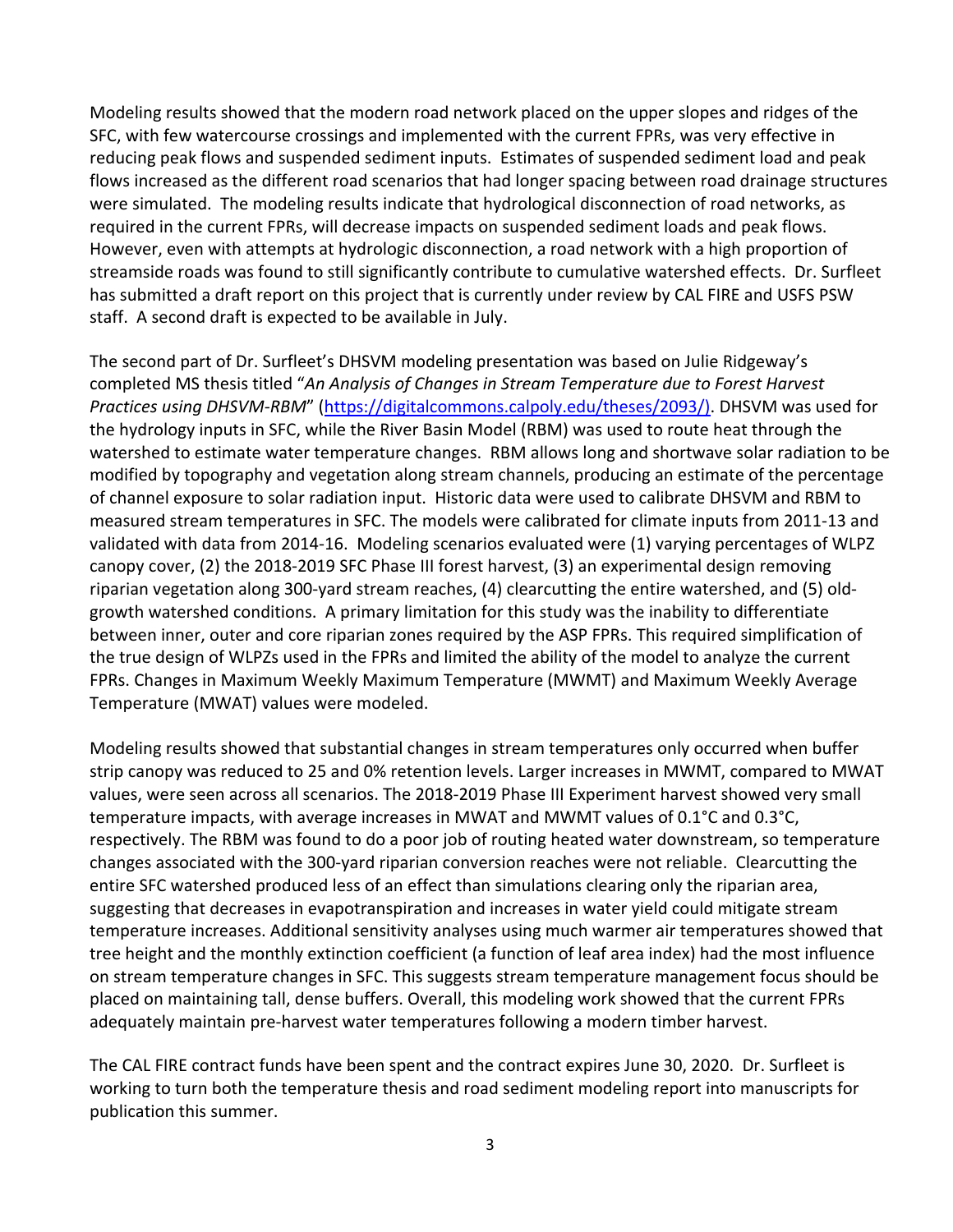#### *EMC‐2018‐003‐‐Alternative Meadow Restoration Update*

 Dr. Surfleet also provided a PowerPoint presentation on the Alternative Meadow Restoration project funded by the EMC. This work is addressing the problem of decreasing meadow habitat in the Sierra Nevada and Cascade Range due to encroachment of conifers with fire suppression, changes in local hydrology/over grazing, and climate change. FPR 14 CCR § 933.4(e) allows for aspen stands, meadows, and wet areas to be harvested to restore, retain, or enhance ecological or range values. Primary objectives of the study at Childs and Rock Creek meadows in Plumas County are to (1) quantify hydrologic response from lodgepole pine removal, (2) determine if water quality is affected (temperature and sediment), (3) quantify the amount of soil disturbance and compaction within WLPZs following meadow restoration, and (4) determine the response of the vegetation communities following restoration.

 This is a three year study using a BACI approach. Hydrologic response at Rock Creek and Childs meadows is being measured with groundwater wells and soil moisture sensors, while transpiration is being documented with sap flow meters on lodgepole pine trees. Electrical Resistivity Tomography (ERT) is being used to determine groundwater levels and locate the confining layer of the meadow aquifers. Vegetation response is being documented with transects, with 10 1‐m plots per transect. Stream condition measurements include flow, water temperature above and below the treatment area, pool‐ riffle percentage and residual pool depths, particle size distribution, and cobble embeddedness. Four randomly selected transects are used for documenting soil disturbance and compaction. Lodgepole pine removal will occur this fall with a Collins Pine Company THP. There are two years (2 winters, 1 summer) of work remaining; project funding runs through June 30, 2022.

 Dr. Surfleet also briefly described five years of post‐restoration data from nearby Marian Meadow. Pre‐ restoration calibration work occurred from 2014‐15, and post‐restoration monitoring has taken place to 2020. Lodgepole pine were removed from the meadow, and a minor amount (9%) of mixed conifer were removed from the adjacent upslope area. There was an increase in volumetric soil moisture during the wet season, but a decrease during the dry season, and an average decrease in depth to groundwater of six inches. Additionally, days with groundwater levels within rooting depths of meadow vegetation increased, and the cost of removal was found to be at the low end of the range of the plug and pond restoration technique. These results are described in Noël Fie's Cal Poly MS thesis and in Surfleet et al. (2020):

https://digitalcommons.calpoly.edu/cgi/viewcontent.cgi?article=3186&context=theses https://www.researchgate.net/publication/338735502 Hydrologic Response of a Montane Meadow from Co nifer\_Removal\_and\_Upslope\_Forest\_Thinning

#### **4. Consideration of Amendments to Project Solicitation Process**

 Loretta Moreno briefly summarizing what was discussed at the last EMC meeting regarding improving the EMC project selection process, and the next steps that are needed to accomplish this goal. These steps include (1) selecting specific topics to focus on from the EMC's Strategic Plan themes/critical questions and the BOF's priority topics, and (2) completing a detailed literature review for the selected topics. This approach was described as a valuable way for the EMC to move forward while there is a lack of funding for new EMC projects. The literature reviews would be conducted by EMC members and staff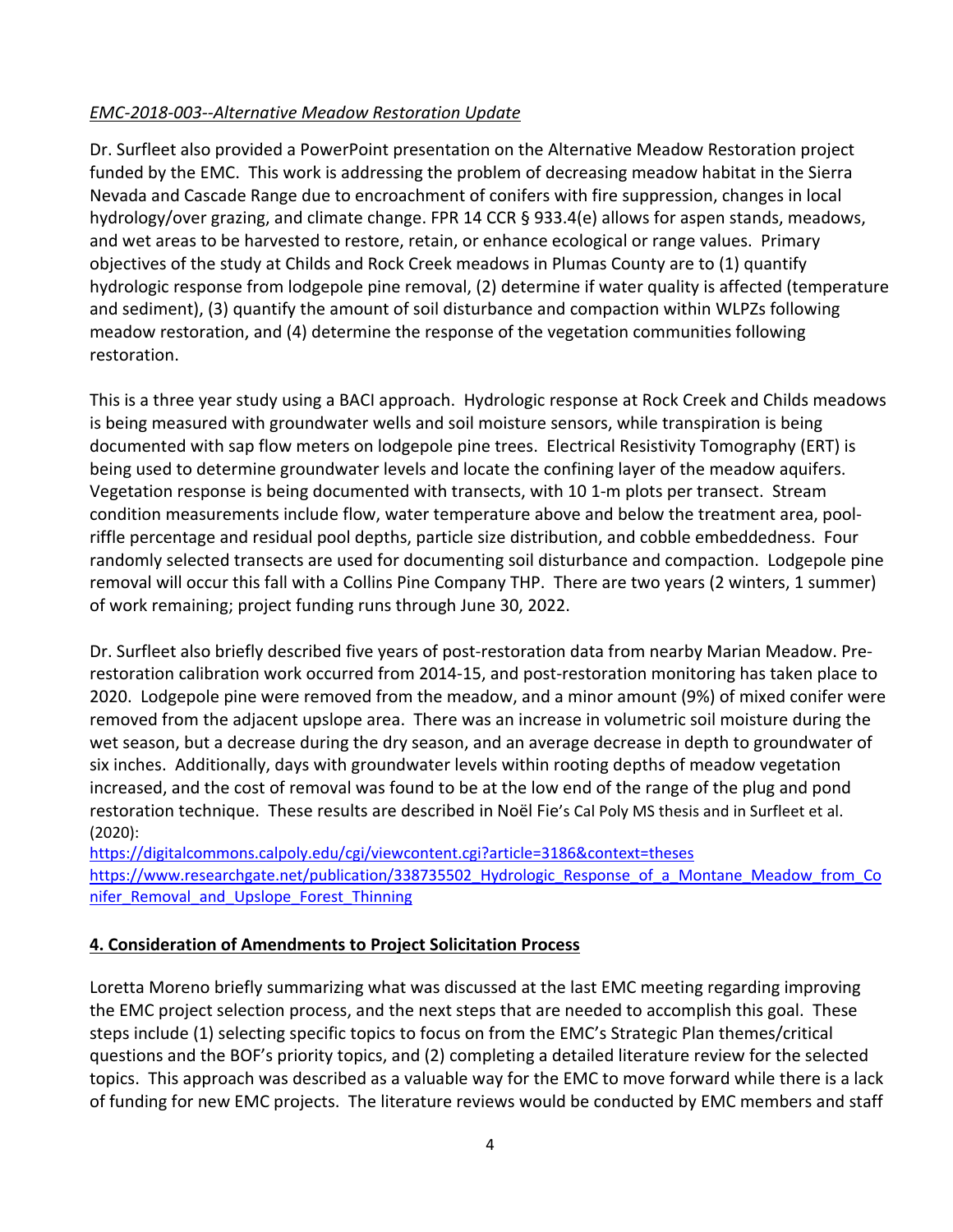with the appropriate expertise and background for the topics selected. There was broad agreement from  the EMC that this is a valid approach to use moving forward. **Board staff will look for matches between** EMC critical questions and BOF priorities, develop a table, and distribute it the EMC for discussion at the next meeting. EMC members will then be identified to conduct the literature reviews (subject to Bagley Keen Open Meeting Act limitations). Additionally, the table previously produced by Board staff showing where existing EMC projects address the EMC's critical questions will be updated and  **distributed to the EMC.**

## **5. Discussion of Technical Sub‐Group Formation**

 Based on the discussion held above for agenda item no. 3, technical sub‐groups will not be formed. Appropriate EMC members and staff will conduct the literature reviews for selected focus area topics.

 There was further discussion on when to bring study results to the Board's Forest Practice Committee, using the adaptive management process, including utilizing the policy/rule modification (QA/QC) flowchart provided in the "Science to Policy Adaptive Management" PowerPoint presentation at the April EMC meeting. Co-Chair Husari requested that Pete Cafferata ask Board EO Matt Dias when would be an appropriate time to bring Dr. Surfleet's Caspar Creek DHSVM modeling results to the Forest Practice  **Committee, as an informational item.**

## **6. EMC Charter Revisions Discussion**

 Brandi Goss summarized the EMC Charter revisions made since the April 2020 EMC meeting. These changes including shortening the section on the AB 1492/CNRA ecological performance measures (EPMs) relationship to the EMC, removing the large figure showing the relationship between the EMC and EPMs, suggested language for EMC co‐chair appointments, adding language on funding proposals, and several smaller changes. Ms. Goss stated that BOF EO Dias informed her that it was not possible to have proxy voters for agency members not able to attend an EMC meeting.

Key decision points in the Charter were discussed. It was decided to:

- Retain Figure 1, Comparison between EMC (Board of Forestry) and EPM (CNRA) monitoring and assessment efforts under AB 1492.
- Remove "purpose" from the "purpose, goals, and objectives" section, and change "necessity" to "purpose" on page 1.
- Add "The role of the co-chairs is to provide leadership and coordination for the EMC" to briefly explain their duties.
- State that the co-chairs term is four years with the possibility of reappointment.
- State that one of the co-chairs will be from either CalEPA (boards or departments under CalEPA) or CNRA (the Executive Branch or the agencies or boards under the CNRA), and the other cochair may be any current member of the EMC. [Co-Chair Husari asked that this issue be  **highlighted for the Board]**

Pete Cafferata and Jim Burke provided additional small changes that were recorded by Ms. Goss.